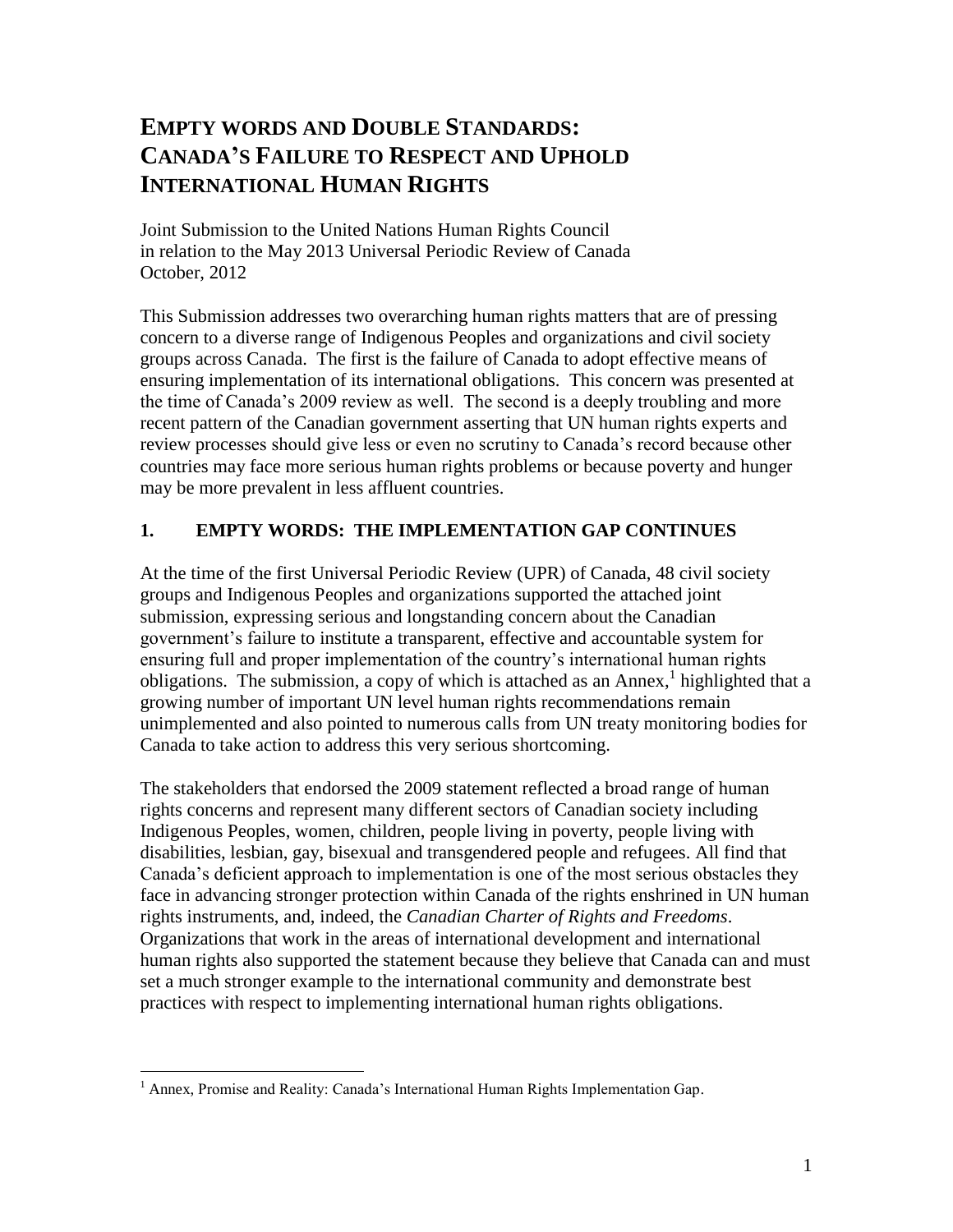At the time of Canada's first UPR in February 2009, numerous states picked up these concerns and made recommendations to Canada to strengthen its approach to implementation.<sup>2</sup> In its response, Canada committed to "considering options for enhancing existing mechanisms and procedures related to implementation of international human rights obligations".<sup>3</sup>

Indigenous Peoples and organizations and civil society groups were hopeful that Canada's approach to the follow up of its first UPR, a review process that the Canadian government itself had championed when the Human Rights Council was created, would mark a turning point. It was expected that Canada would make significant improvements in its approach to the implementation of recommendations made by UN treaty monitoring bodies and the UN Human Rights Council's Special Procedures. Unfortunately, neither has occurred.

Since the February 2009 UPR, two treaty monitoring bodies have conducted their periodic reviews of Canada.<sup>4</sup> A third, the Committee on the Rights of the Child, was completing its review of Canada's record at the end of September 2012 while this submission was being finalized. Additionally, two Special Procedures Mandate Holders have carried out visits to Canada and issued reports.<sup>5</sup> Throughout that time period Canada was also tasked with implementing the recommendations it accepted at its 2009 UPR and in preparation for its 2013 UPR. All offered important opportunities for a new approach to implementation based on effective and meaningful consultations with Indigenous Peoples and organizations and civil society, and that would also be transparent, well-coordinated between federal and provincial levels of government, and accountable to elected politicians across the country.

Despite these opportunities, there have been no significant efforts to ensure genuine consultations with Indigenous Peoples and organizations and civil society groups, nor any attempt to increase the transparency, coordination or accountability of Canada's approach to implementation. Civil society has made numerous recommendations to government, with little to no response from government. There has, for instance, been no political level meeting of federal, provincial and territorial ministers responsible for human rights since 1988. As such the only intergovernmental process for discussing and coordinating human rights implementation remains the secretive Continuing Committee of Officials, which has no decision making authority and does not report publicly as to the topics it discusses let alone the results of those discussions.

 $\overline{a}$ 

<sup>&</sup>lt;sup>2</sup> Report of the Working Group on the Universal Periodic Review, Canada,  $A/HRC/11/17$ , 3 March 2009, para. 86. See, for example, recommendations 12, 13, 14, 15, 62, 63 and 64.

<sup>3</sup> Report of the Working Group on the Universal Periodic Review, Canada, Addendum: Views on conclusions and/or recommendations, voluntary commitments and replies presented by the State under review, A/HRC/11/17/Add.1, 8 June 2009, para. 14.

 $4$  UN Committee on the Elimination of Racial Discrimination, February 2012; UN Committee against Torture, May 2012.

 $<sup>5</sup>$  Special Rapporteur on the Right to Food, 2012; Independent Expert on Minorities, 2009.</sup>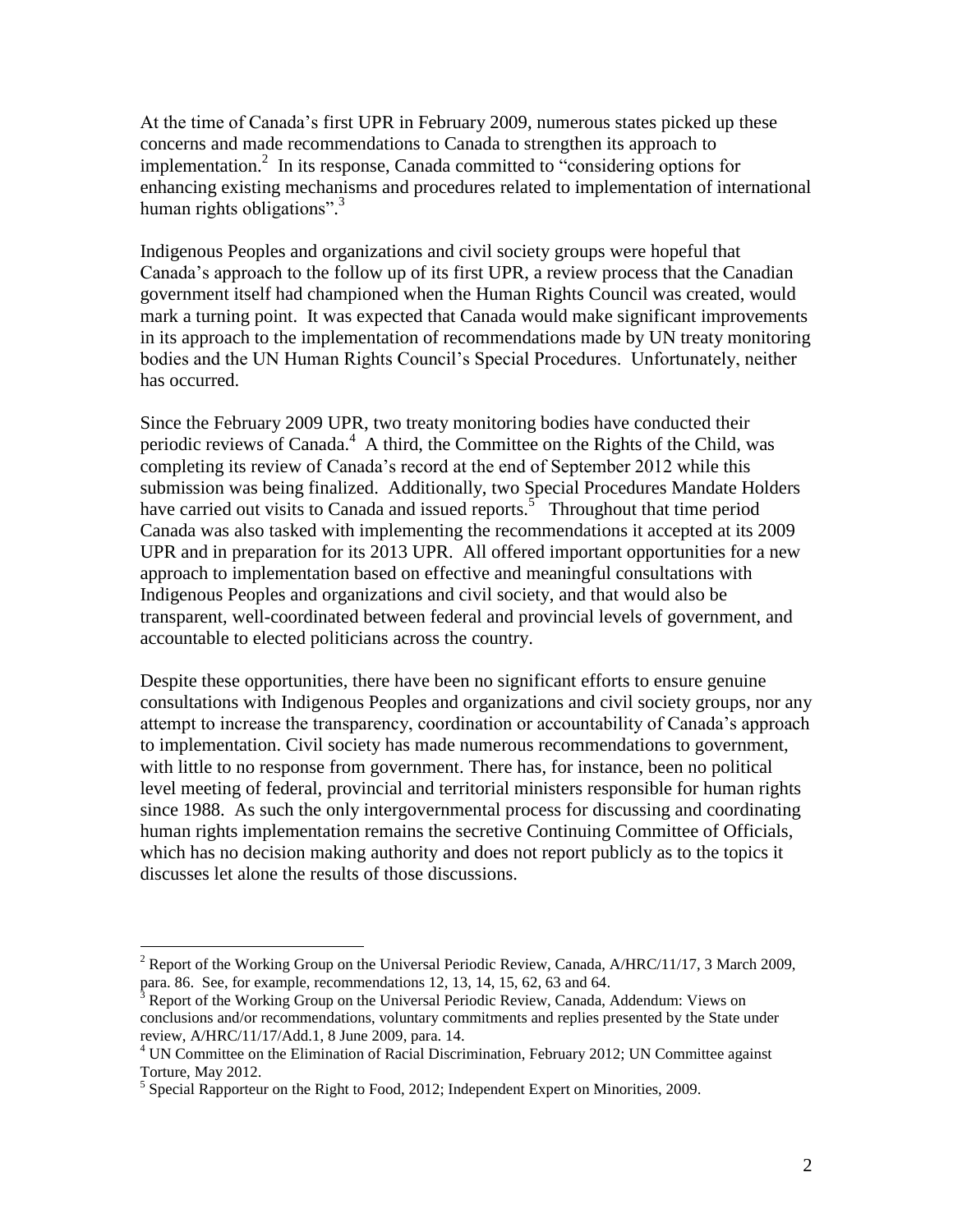There is no public tabling of action plans or reporting on the progress of implementing international human rights recommendations, including those stemming from the 2009 UPR or any of the other international level reviews that have taken place in the past four years.

In the preparation of Canada's National Report for its first UPR, the government did not engage in any consultations with Indigenous Peoples and organizations or civil society. After Canada submitted its first UPR report and prior to its oral review, Canada provided modest funding for a coordinating committee of NGOs and Indigenous representatives to organize and host engagement meetings in five cities across Canada. These engagement sessions were attended by approximately 200 organizations, as well as by representatives of federal and provincial governments. In response to concerns and recommendations regarding the inadequate engagement with civil society and Indigenous Peoples and organizations in advance of its first UPR, Canada accepted recommendation #63, to:

Establish an effective and inclusive process to follow-up on the universal periodic review recommendations (Norway); that civil society be actively involved in the further universal periodic review process of Canada (The Netherlands), in a thorough and timely (Denmark), meaningful and participatory (Philippines) manner and, in the implementation of the review (United Kingdom).

There has been no meaningful implementation of this commitment. One meeting was held between representatives of the federal government and a small number of civil society groups and Indigenous Peoples and organizations in Ottawa in September, 2010 dealing only with the issue of developing a procedure for consultation. No funding was provided for travel for organizations outside of Ottawa to attend. There was no followup with participants of the meetings. Further meetings were held in 2010 in three Canadian cities, with short notice, no funding for civil society or Indigenous participation and no follow-up reports or engagement. Funding which was provided in advance of Canada's first UPR for cross-country engagement has been refused for the upcoming UPR. There are currently no plans for consultative meetings anywhere in the country to discuss preparations for the 2013 UPR. Public input is limited to an email address to which submissions can be sent.

Collectively, we believe that these entrenched problems with implementation by the government of Canada will only be resolved through law reform. Equivocal commitments to "consider" making improvements have proven meaningless. Instead, people in Canada find it increasingly difficult, in fact nearly impossible, to ascertain what steps *their* governments are taking to live up to binding international obligations to protect *their* rights.

### **RECOMMENDATIONS:**

The Canadian government should launch a process of law reform to establish a formal mechanism for transparent, effective and accountable implementation of Canada's international human rights obligations. An *International Human Rights Implementation*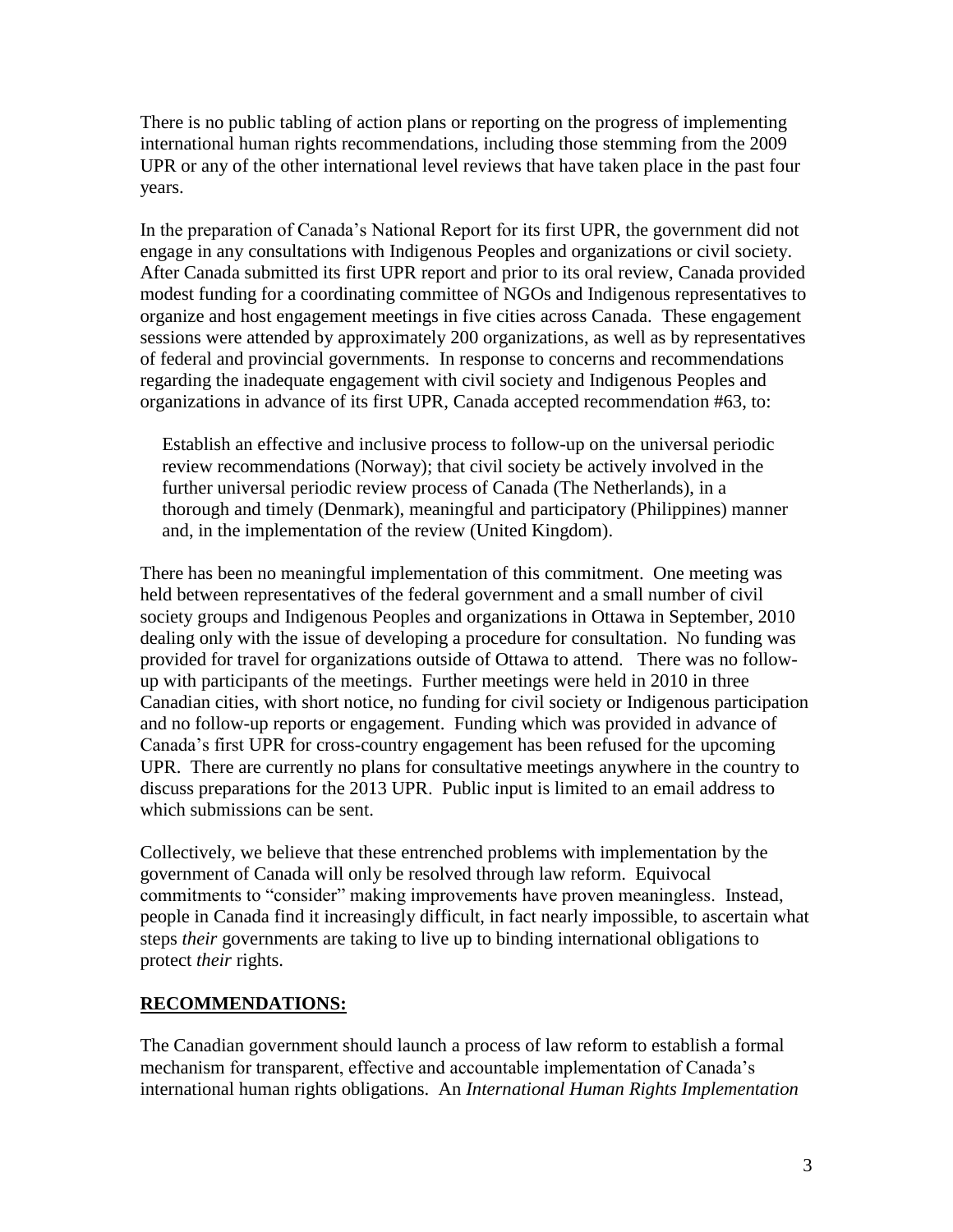*Act* should be developed through a process of extensive consultation with provincial and territorial governments, Indigenous peoples and organizations and civil society groups.

Canada should provide to the Human Rights Council within one year of its UPR a report on the precise plans for implementation of UPR recommendations, including procedures and resources to be made available to ensure meaningful participation of civil society and Indigenous peoples and organizations.

# **2. DOUBLE STANDARDS: CANADA'S WAVERING COMMITMENT TO UNIVERSALITY**

Central to the international human rights system is the essential principle of universality. States are committed to fulfill their obligations to promote universal respect for and the observance and protection of all human rights for all. The international system does not declare that the rights of individuals and peoples matter more or less because of where they live, or that there should be more or less international level concern about human rights protection in certain countries over others. From the adoption of the Universal Declaration of Human Rights in 1948 to the advent of the Universal Periodic Review 60 years later, in 2008, universality has been fundamental to international human rights protection. An important dimension to the principle of universality is that Canada's implementation of human rights should be measured against its capacity and history: whether it is progressing, regressing or stagnant, and in light of what should be reasonably expected of a country with such an abundance of resources and wealth.

Indigenous Peoples and organizations and civil society groups from across Canada are deeply troubled by a growing number of public comments made by senior members of the Canadian government diminishing the importance of universality and suggesting that there should be less or even no international scrutiny of Canada's human rights record on the basis that other countries have worse records than Canada's or that less affluent countries experience more hunger or poverty. At the same time, the independence, integrity and expertise of independent international human rights experts, treaty-based human rights bodies, and senior UN human rights officials have been attacked by the government of Canada.

During the past nine months this has included:

- Characterizing concern expressed by the Special Rapporteur on the rights of Indigenous Peoples, James Anaya, about a grave housing crisis faced by Indigenous People in the Attawapiskat First Nation as a "publicity stunt."
- Government ministers unleashing a barrage of personal insults and criticism in Parliament and in media comments during and following the May 2012 mission to Canada by the Special Rapporteur on the right to food, Olivier De Schutter. Among numerous insults and dismissive comments, the Special Rapporteur was told that he had wasted money that could be spent on food aid by choosing to have a mission to Canada, and that he should not get involved in "political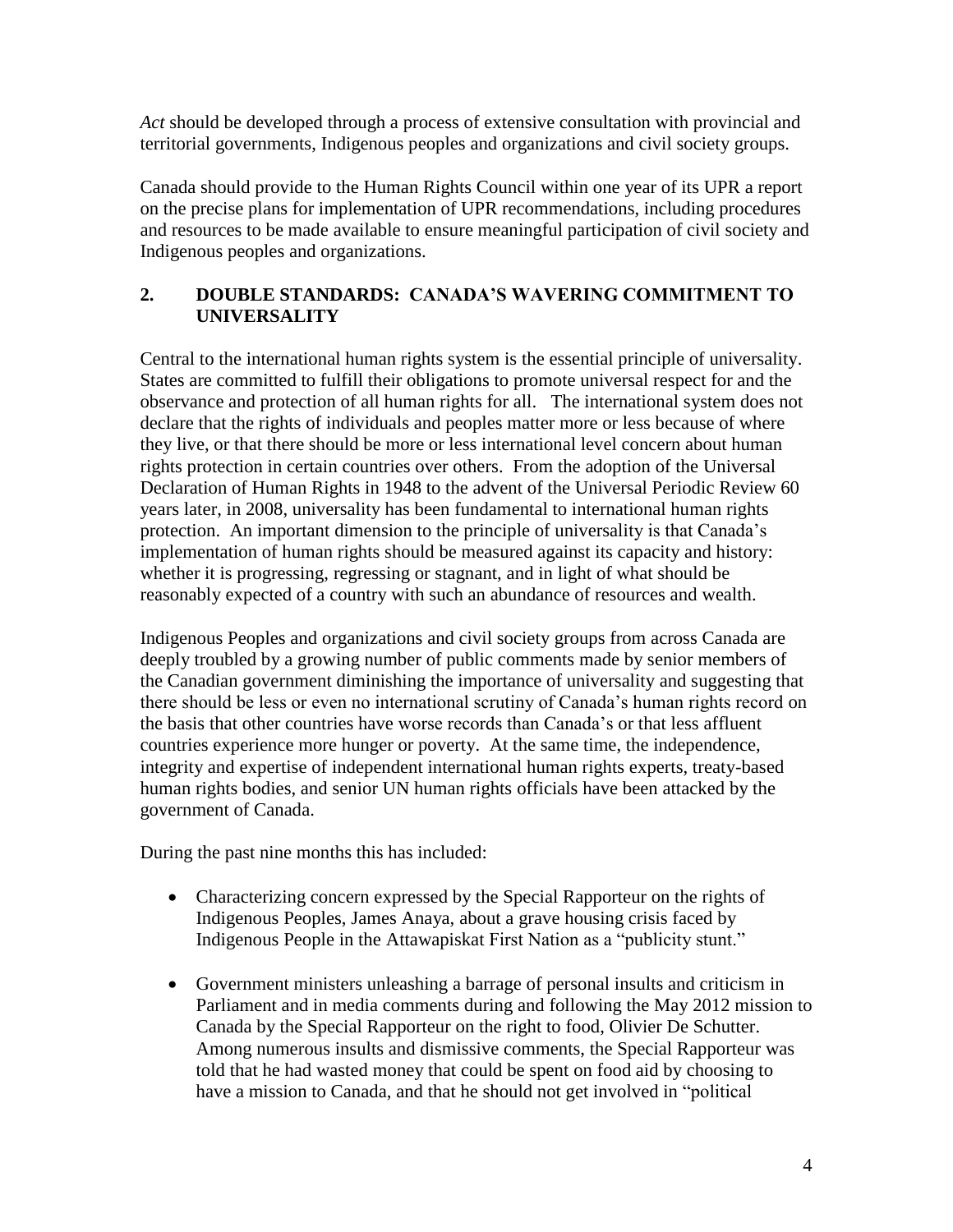exercises in developed democracies like Canada". The Parliamentary Secretary to the Minister of Foreign Affairs stated that "it is an insult to Canadians and their tax dollars that this fellow came over here to waste the dollars they have contributed".

- Chastising the Committee against Torture for carrying out its regular, treatymandated review of Canada's record under the Convention against Torture and Other Cruel, Inhuman or Degrading Treatment or Punishment in May 2012, instead of focusing on concerns about torture in other countries. A government spokesperson stated that, "in times when there are serious concerns regarding human rights violations across the world, it is disappointing that the UN would spend its time decrying Canada".
- Sharply criticizing the High Commissioner for Human Rights for mentioning concerns about emergency legislation passed in the province of Quebec in a passage in her June 2012 speech to the UN Human Rights Council referencing various countries where freedom of association and assembly had been restricted. Canada's Minister of Foreign Affairs stated publicly that "with what's going on in Syria, with what's going on in Iran and Belarus, the UN would be better to spend its time on [what is happening] there".
- Dismissing the UN Committee on the Rights of the Child's concerns regarding Canada's compliance with the Convention on the basis that one of the independent expert Committee members is from Syria and was only critiquing Canada so as to deflect attention away from human rights abuses in Syria.

These public comments, some of which descended to the level of personal insults, appear to have become a sustained attack on UN level human rights experts and bodies when they raise questions or concerns or even make recommendations with respect to Canada's human rights record. Implicit in these attacks is a notion that there should be little or no international oversight of Canada's human rights record because Canada's record is better than other countries or because poverty and hunger are less severe in an affluent country like Canada. That position has no basis in international law, it renders empty the very concept of universality in international human rights protection, and devalues the human rights of the countless people in Canada whose rights are not adequately protected and who look to the international system for protection. Furthermore, it sets a debilitating example to the other states which may use similar insults or double standards to argue that they too should not be subject to international scrutiny.

### **RECOMMENDATION:**

The Government of Canada should publicly and unequivocally confirm that it fully accepts that Canada's record must regularly be assessed by UN level human rights experts, bodies and other processes, as part of universal human rights protection, and that the government welcomes such ongoing reviews, and will engage constructively with recommendations resulting from such reviews.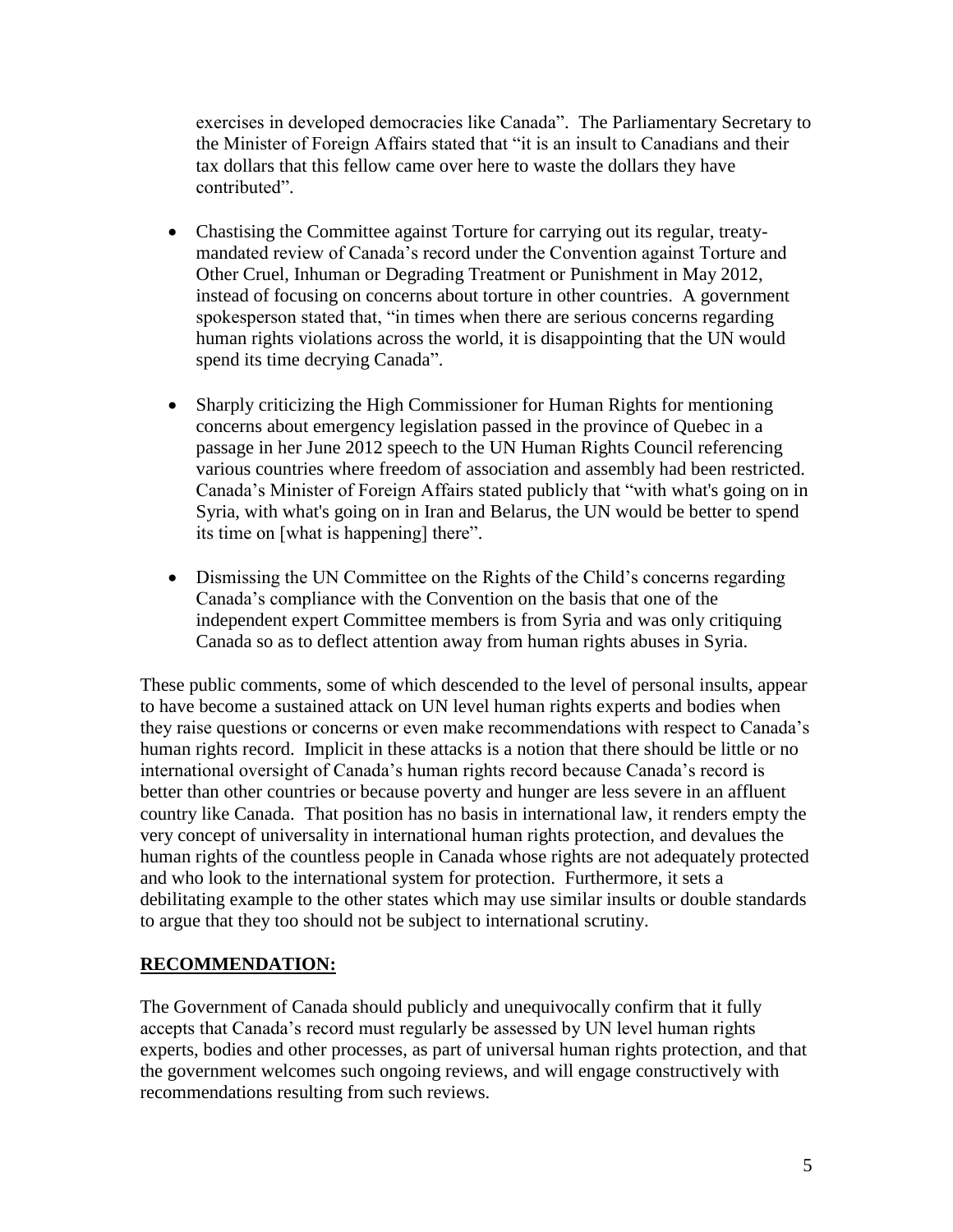- Aboriginal Council of Winnipeg
- Action Canada for Population and Development
- Amnesty International Canada (English Branch)
- Amnistie Internationale Canada francophone
- Asian Canadian Labour Alliance
- Assembly of First Nations
- Barbra Schlifer Commemorative Clinic
- Campaign 2000
- Canada Without Poverty
- Canadian Association of Elizabeth Fry Societies
- Canadian Association of Refugee Lawyers
- Canadian Association of University Teachers
- Canadian Auto Workers
- Canadian Auto Workers Local 88 Human Rights Committee
- Canadian Coalition for the Rights of Children
- Canadian Council for International Cooperation
- Canadian Council for Refugees
- Canadian Feminist Alliance for International Action
- Canadian Friends Service Committee (Quakers)
- Canadian Labour Congress
- Canadian Union of Public Employees
- Centrale des Syndicats du Québec
- Centre for Equality Rights in Accommodation
- Coalition of Black Trade Unionists
- Communications, Energy and Paperworkers Union of Canada
- Confédération des Syndicats Nationaux
- Council of Canadians
- Disabled Women's Network
- First Call: BC Child and Youth Advocacy Coalition
- First Nations Summit
- Front d'Action Populaire en Réaménagement Urbain
- Grand Council of the Crees (Eeyou Istchee)
- Halifax Initiative
- Inter Pares
- International Association of Machinists and Aerospace Workers
- International Civil Liberties Monitoring Group
- International Human Rights Program, University of Toronto Faculty of Law
- Justice, Peace and Integrity of Creation Committee, Sisters of Providence of St. Vincent de Paul
- Kairos: Canadian Ecumenical Justice **Initiatives**
- Latin American Trade Unionists Coalition
- Law Union of Ontario
- Lawyers' Rights Watch
- Maritimes-Guatemala Breaking the Silence Solidarity Network
- McLeod Group
- Mining Watch
- National Union of Public and General Employees
- Native Women's Association of Canada
- Native Youth Sexual Health Network
- New Brunswick Common Front for Social Justice
- Oxfam Canada
- Pivot Legal Society
- Public Interest Alberta
- Public Service Alliance of Canada
- Refugee Forum
- Social Issues Networking Group
- Social Rights Advocacy Centre
- Society for Children and Youth BC
- Table de Concertation des Organismes au Service des Personnes Refugiées et Immigrantes
- Treaty Four First Nations
- United Church of Canada
- Wellesley Institute
- Yukon Status of Women Council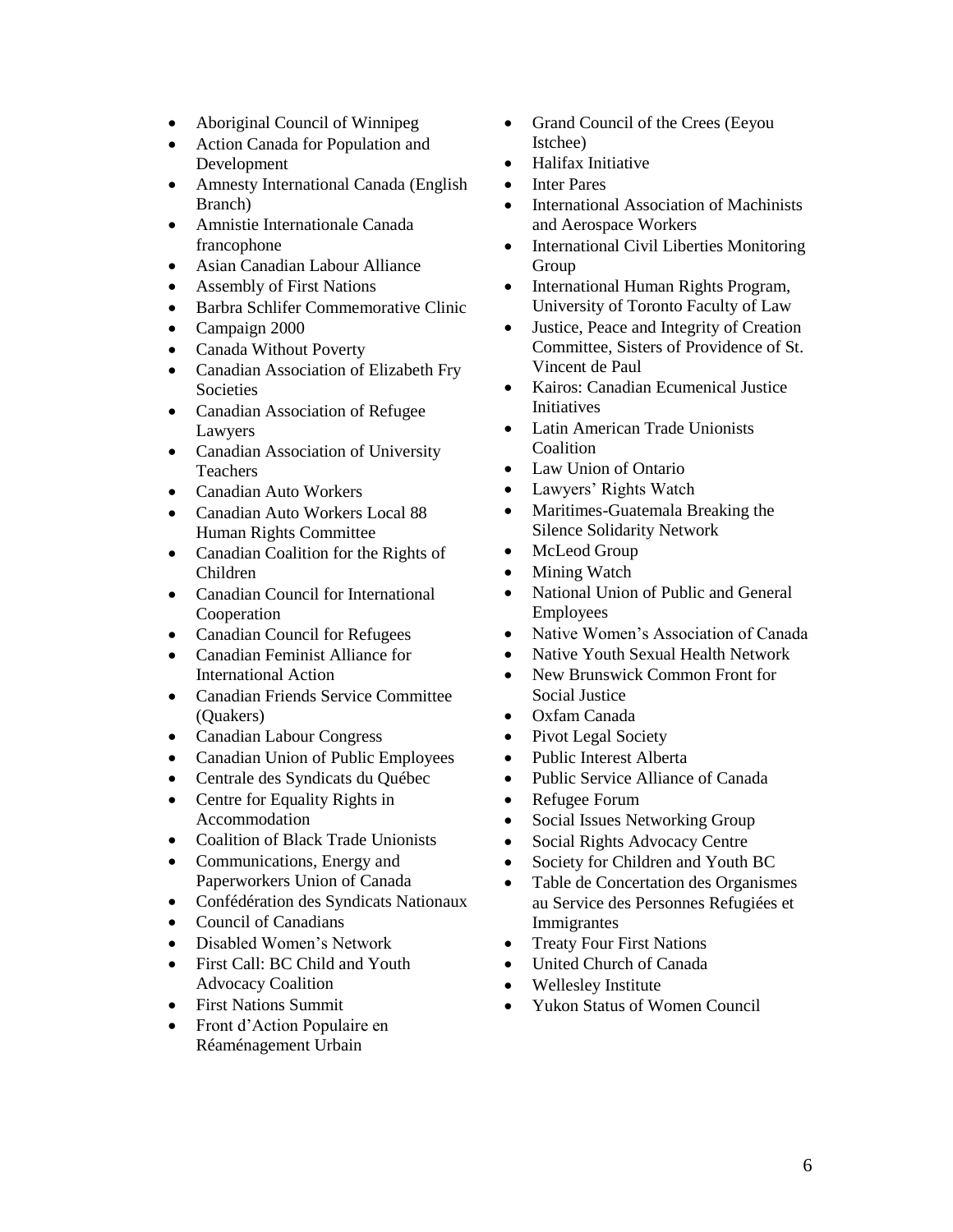# **ANNEX**

# **PROMISE AND REALITY: CANADA'S INTERNATIONAL HUMAN RIGHTS IMPLEMENTATION GAP**

Joint NGO Submission to the United Nations Human Rights Council in relation to the February 2009 Universal Periodic Review of Canada September 8, 2008

Our organizations are deeply concerned about the mounting gap between the commitments Canada has made on the world stage to protect human rights and the failure to live up to those promises at home. We are particularly concerned that there is no transparent, effective and accountable means of ensuring that those commitments are implemented.

Over several decades many important UN recommendations have been directed at Canada. The recommendations have been made by treaty monitoring bodies in the course of their periodic reviews of Canada's record or in response to petitions brought forward by individuals. Recommendations have also been made by the special procedures of the UN Human Rights Council (previously Commission on Human Rights) following visits to Canada. The recommendations touch on a wide variety of critical human rights concerns and range from outlining specific action to be taken on behalf of one aggrieved individual to suggestions for law reform to better protect the rights of entire marginalized communities.

Many of our organizations separately highlight a number of these vitally important UN recommendations in our individual submissions to this review. While they touch on a range of disparate issues they all have two unfortunate points in common. First, few, if any have been implemented. Second, there has been virtually no public reporting or public explanation of the refusal or failure to implement. Sadly, these two observations apply to the overwhelming majority of recommendations directed at Canada by UN level human rights bodies: no implementation and no explanation.

Our organizations have repeatedly sought to engage governments at federal, provincial and territorial levels about this serious concern. We have made little or no progress. Repeatedly we come up against two major barriers.

First, excessive government secrecy means that there is virtually no public information about these issues. When Canada has been asked by UN treaty monitoring bodies about how it deals with follow-up to recommendations and concerns, it has pointed to a relatively obscure Federal, Provincial and Territorial Continuing Committee of Officials on Human Rights. That Committee, however, is virtually unknown by most Canadians, conducts all of its work *in camera* and never reports publicly.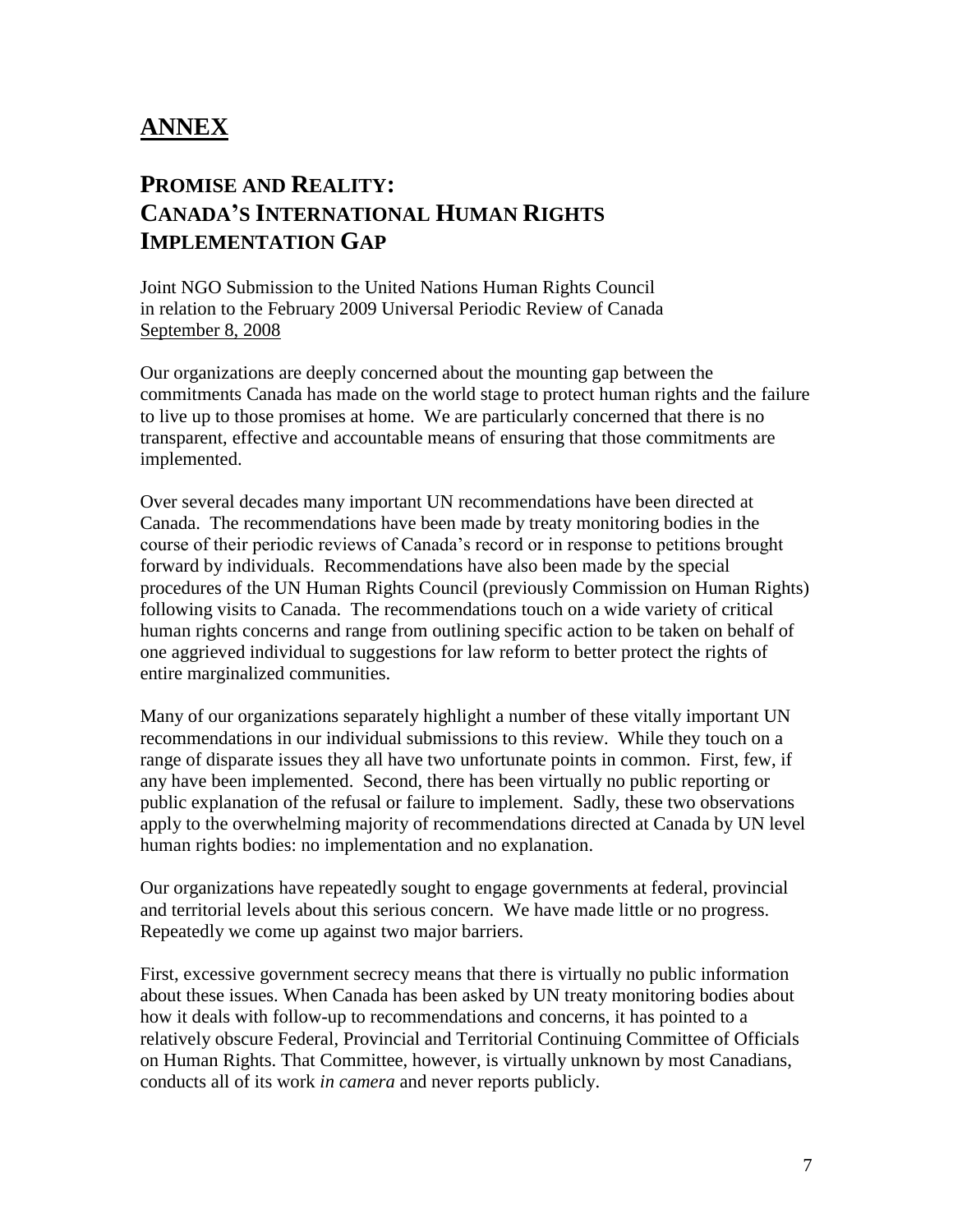An appropriate inter-governmental institution with the authority and accountability to implement recommendations and respond to concerns has never existed in Canada. Federal and provincial level human rights commissions are not able to play this role as they have limited mandates, grounded in specific aspects of non-discrimination, which do not extend to many of the rights enshrined in international instruments. There has been no inter-ministerial meeting dealing with human rights in Canada since 1988.

Second, governments frequently blame federalism. Federal and provincial/territorial governments consistently blame each other for the shortcomings. The constitutional division of powers between the federal and provincial/territorial governments in Canada cannot be an excuse for a failure to implement rights. Article 27 of the Vienna Convention on the Law of Treaties states the principle that a state may not invoke provisions of its internal law as justification for a failure to perform a treaty.

Numerous UN level bodies have raised these concerns.

- The Committee on Economic, Social and Cultural Rights, noting that most of its previous recommendations have not been implemented, has called on Canada "to establish transparent and effective mechanisms, involving all levels of government as well as civil society, including indigenous peoples, with the specific mandate to follow up on the Committee's concluding observations."<sup>6</sup>
- The Human Rights Committee has urged Canada to "establish procedures, by which oversight of implementation of the Covenant is ensured, with a view, in particular, to reporting publicly on any deficiencies. Such procedures should operate in a transparent and accountable manner and guarantee full participation of all levels of government and of civil society, including indigenous peoples."
- The Committee on the Elimination of Discrimination against Women has urged that Canada "search for innovative ways to strengthen the currently existing consultative federal-provincial-territorial Continuing Committee of Officials for human rights as well as other mechanisms of partnership in order to ensure that coherent and consistent measures in line with the Convention are achieved."<sup>8</sup>
- The Committee on the Rights of the Child has encouraged Canada to "strengthen" effective coordination and monitoring, in particular between the federal, provincial and territorial authorities, in the implementation of policies for the promotion and protection of the child, as it previously recommended, with a view to decreasing and eliminating any possibility of disparity or discrimination in the implementation of the Convention."<sup>9</sup>

 $\overline{a}$ 

<sup>6</sup> *Concluding Observations of the Committee on Economic, Social and Cultural Rights*, E/C.12/CAN/CO/4, E/C.12/CAN/CO/5, 22 May 2006, para. 35.

<sup>7</sup> *Concluding Observations of the Human Rights Committee*, CCPR/C/CAN/CO/5, 20 April 2006, para. 6.

<sup>8</sup> *Report of the Committee on the Elimination of Discrimination against Women*, A/58/38, Twenty-eighth session (13-31 January 2003), para. 350.

<sup>9</sup> *Concluding observations: Canada*, CRC/C/15/Add.215, 27 October 2003, para. 11.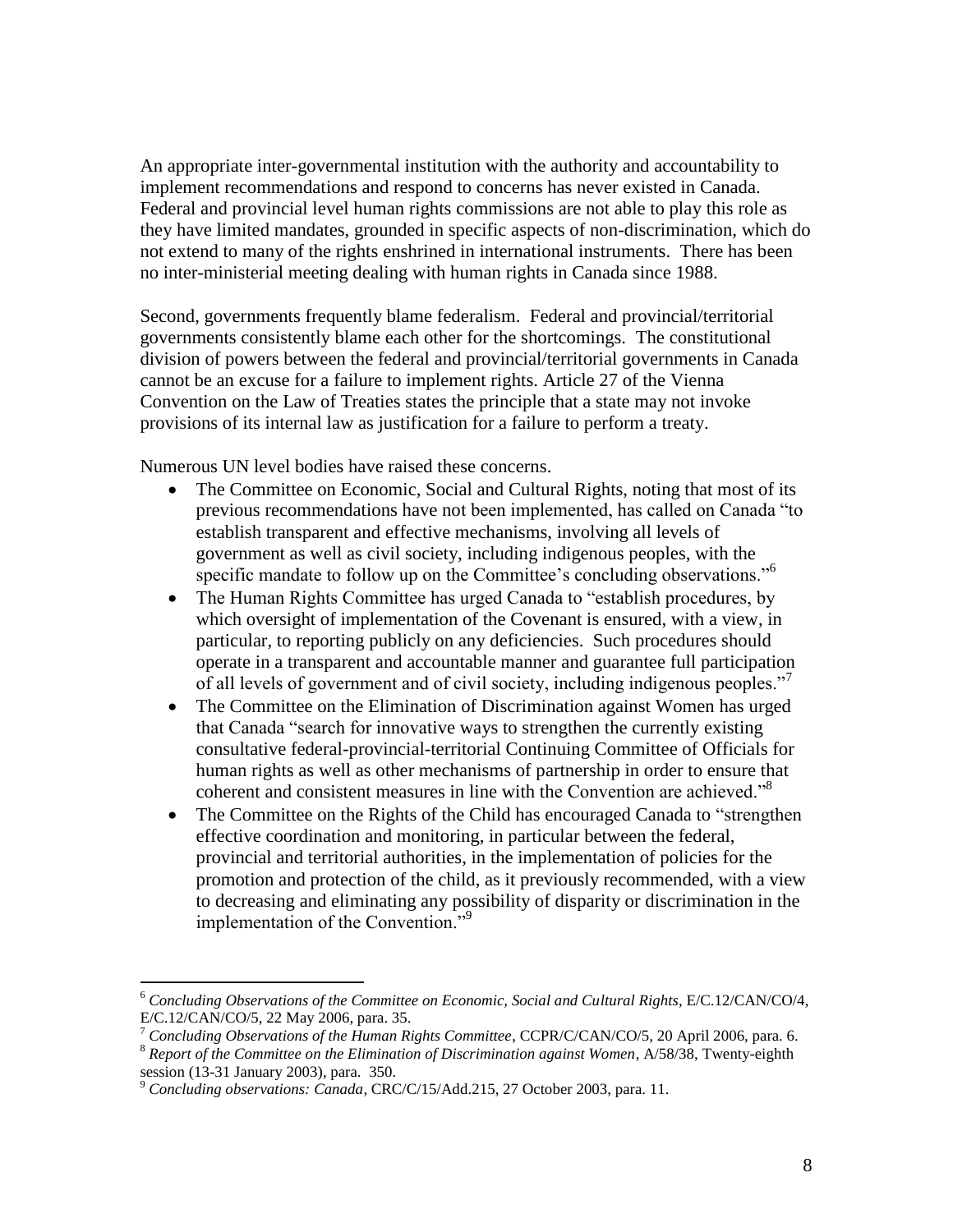The Standing Committee on Human Rights of the Senate of Canada has similarly recommended that the "federal government – with the provinces, territories, Parliamentarians and interested stakeholders - … establish a more effective means of negotiating, incorporating and implementing its international human rights obligations."<sup>10</sup>

## *The Solution*

In our view, there are three fundamental changes that must be made before Canada's approach to implementation of its international human rights obligations will improve.

- 1. Government secrecy around these issues must give way to openness and transparency.
- 2. A coordinated and accountable process for monitoring implementation of Canada's international human rights obligations involving both levels of government, as well as Indigenous peoples and civil society, needs to be developed. As part of any such process there should be a high level focal point for implementation of Canada's international obligations that, at a minimum, meets the following criteria:
	- a) regular public reporting and transparency;
	- b) on-going engagement with civil society organizations, citizens and the media;
	- c) following engagement with affected stakeholder populations, public response to concluding observations from UN treaty body reviews and other UN-level recommendations within a year of receipt; and
	- d) a mandate to investigate and resolve complaints, including those related to co-ordination with provinces on matters that cross federal/provincial jurisdiction.
- 3. A more concerted effort must be made to ensure that effective remedies are available in Canadian law and within Canadian human rights institutions for all of the rights contained in ratified international human rights treaties, so that governments can be held accountable by Canadian courts and human rights institutions for failures to comply with international human rights.

We are hopeful that in the context of the constructive dialogue engendered by the new procedures under the Universal Periodic Review, these three changes may be put forward by Canada as firm commitments.

 $\overline{a}$ <sup>10</sup> Standing Senate Committee on Human Rights, *Who's in Charge Here? Effective Implementation of Canada's International Obligations with Respect to the Rights of Children*, November 2005, pg. 82.